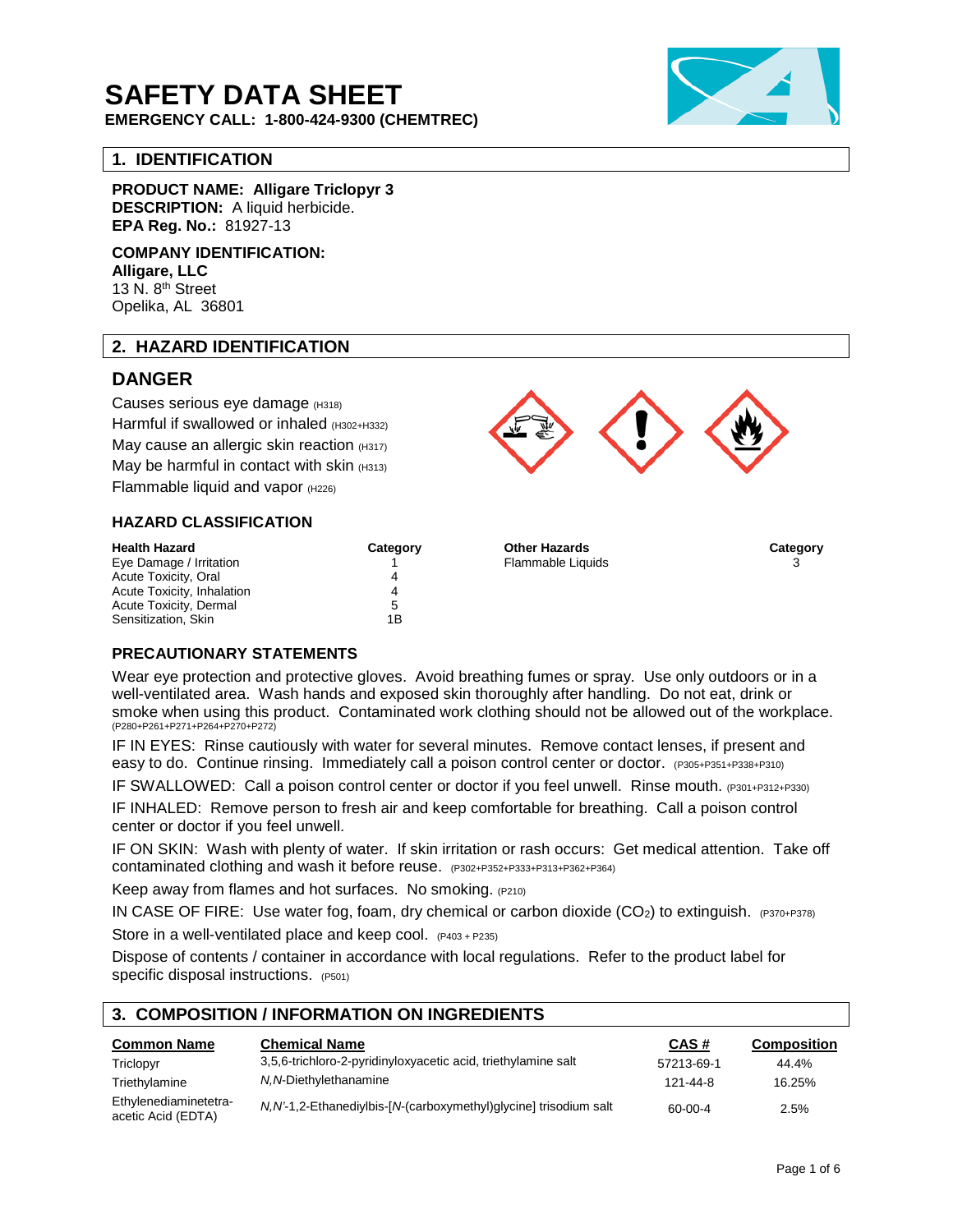# **4. FIRST AID MEASURES**

Have the product container or label with you when calling a poison control center or doctor or going for treatment. You may also contact 1-800-424-9300 for emergency medical treatment information.

**IF IN EYES:** Rinse cautiously with water for several minutes. Remove contact lenses, if present and easy to do. Continue rinsing. Immediately call a doctor or poison control center.

**IF SWALLOWED:** Immediately call a doctor or poison control center. Rinse mouth.

**IF INHALED:** Remove person to fresh air and keep comfortable for breathing. Call a doctor or poison control center if you feel unwell.

**IF ON SKIN OR CLOTHING:** Wash with plenty of water. If skin irritation or rash occurs: Get medical advice/attention. Take of contaminated clothing and wash it before reuse.

## **5. FIREFIGHTING MEASURES**

**Fire and Explosion Hazards:** May decompose in fire due to thermal decomposition, releasing irritating and toxic gases.

**Means of Extinction:** Use water spray, CO<sub>2</sub>, foam or dry chemical.

**Fire Fighting Instructions:** Evacuate area and fight fire upwind from a safe distance to avoid possible hazardous fumes and decomposition products. Dike runoff and do not allow runoff to enter sewers, storm drains or waterways. Foam and dry chemical extinguishing systems are preferred to prevent environmental damage from excessive water runoff.

**Firefighting Equipment:** Self-contained breathing apparatus with full face piece and full bunker gear.

**Hazardous Combustion Products:** Hydrogen chloride, oxides of nitrogen, chlorinated pyridine, phosgene.

**NFPA Ratings:** Health: 3 / Flammability: 2 / Reactivity: 0

# **6. ACCIDENTAL RELEASE MEASURES**

Clean up spills immediately observing the precautions in Section 8 of this SDS. Isolate the hazard area and keep unnecessary and unprotected personnel from entering. Prevent material from contaminating soil or from entering sewage and drainage systems and bodies of water.

**Small Spills:** Absorb small spills on sand, vermiculite of other inert absorbent. Place contaminated material in appropriate container for disposal.

**Large Spills:** Dike large spills using absorbent or impervious materials such as clay or sand. Recover and contain as much free liquid as possible for reuse. Allow absorbed material to solidify, scrape up and place in an appropriate container for disposal. After removal, flush contaminated area thoroughly with water, observing all environmental regulations. Recover wash liquid with additional absorbent and place in container for disposal.

# **7. HANDLING AND STORAGE**

**Handling:** Do not allow to come into contact with skin, eyes and clothing. Wash hands before eating, drinking, chewing gum, using tobacco, or using the toilet. Remove clothing immediately if pesticide gets inside. Then wash thoroughly and put on clean clothing. Remove PPE immediately after handling this product. Wash the outside of gloves before removing. As soon as possible, wash thoroughly and change into clean clothing.

**Storage:** Store in a cool, dry place and in such a manner as to prevent cross contamination with other pesticides, fertilizers, food, and feed. Store in original container and out of the reach of children, preferably in a secured storage area.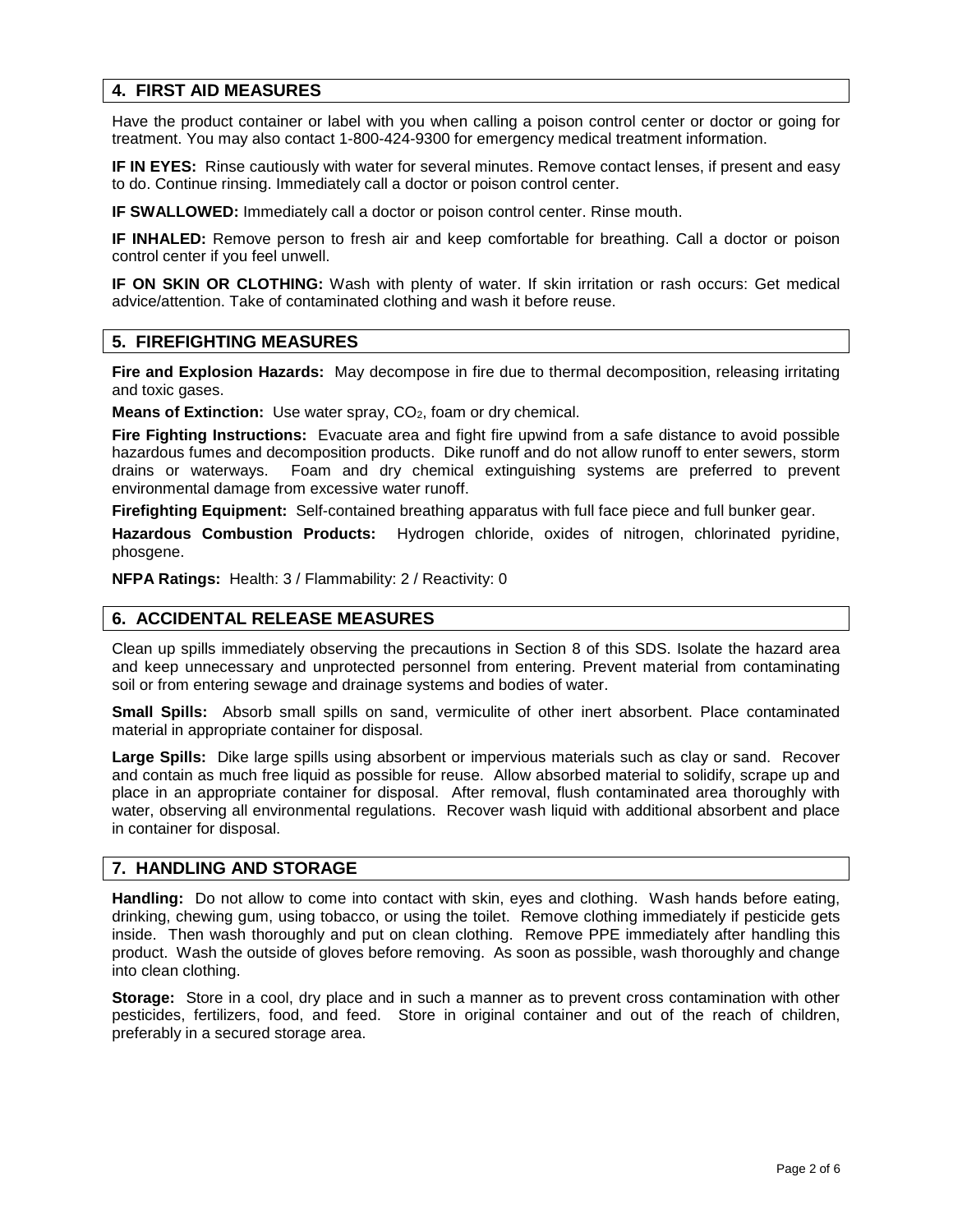# **8. EXPOSURE CONTROLS / PERSONAL PROTECTION**

**Engineering Controls:** Facilities storing or utilizing this material should be equipped with an eyewash station and a safety shower.

**Protective Clothing:** Long-sleeved shirt, long pants and shoes plus socks, protective eyewear, and chemical resistant gloves (> 14 mils) such as butyl rubber, natural rubber, neoprene rubber, or nitrile rubber.

**General:** Wash thoroughly with soap and water after handling. Discard clothing and other absorbent materials that have been heavily contaminated with this product; do not reuse them. Follow the manufacturer's instructions for cleaning and maintaining PPE. If no such instructions for washables exist, use detergent and hot water. Keep and wash PPE separately from other laundry.

# **9. PHYSICAL AND CHEMICAL PROPERTIES**

**Appearance:** Light pink liquid **Odor:** Slight ammonia-like **Melting/freezing point:** not available **Boiling point/Boiling range: Flammability:** not available **Flammability limits (upper/lower):** not available **Flash point:** 43.3°C (110°F) **Auto-ignition temperature:** not available **Decomposition temperature:** not available

**pH:** 8.5 – 9.0 **Kinematic viscosity:** not available **Solubility:** soluble<br>**Partition coefficient:** not available **Partition coefficient: Vapor pressure:** not available **Density:** 1.14 g/mL @ 68°F **Relative vapor density:** not available **Particle characteristics:** not available

# **10. STABILITY AND REACTIVITY**

**CONDITIONS TO AVOID:** Temperatures above 105°F (40°C) and below 40°F (6°C)

**CHEMICAL STABILITY:** Stable under normal use and transportation situations.

**HAZARDOUS DECOMPOSITION PRODUCTS:** Heat may cause decomposition generating hydrogen chloride, oxides of nitrogen, chlorinated pyridine and / or phosgene.

**INCOMPATIBILITY WITH OTHER MATERIALS:** Strong acids and oxidizing agents.

**HAZARDOUS REACTIONS:** None known.

**HAZARDOUS POLYMERIZATION:** Will not occur.

# **11. TOXICOLOGICAL INFORMATION**

**ORAL TOXICITY (rat LD<sub>50</sub>):** > 1,500 mg/kg **DERMAL TOXICITY (rat LD<sub>50</sub>):** > 2,000 mg/kg **INHALATION TOXICITY (rat**  $LC_{50}$ **):**  $> 2.5$  mg/L (4-hour) **EYE IRRITATION:** Rabbit – Corrosive **SKIN IRRITATION:** Rabbit – Slightly irritating **SKIN SENSITIZATION:** Guinea Pig – Potential sensitizer after repeated exposure to concentrate **CARCINOGENICITY:**<br>**EPA:** Not Listed **EPA:** Not Listed **ACGIH:** Not Listed **NTP:** Not Listed **IARC:** Not Listed **OSHA:** Not Listed **MUTAGENIC TOXICITY:** Little evidence of mutagenic effects during *in vivo* or *in vitro* studies.

**REPRODUCTIVE TOXICITY:** No evidence in animal studies.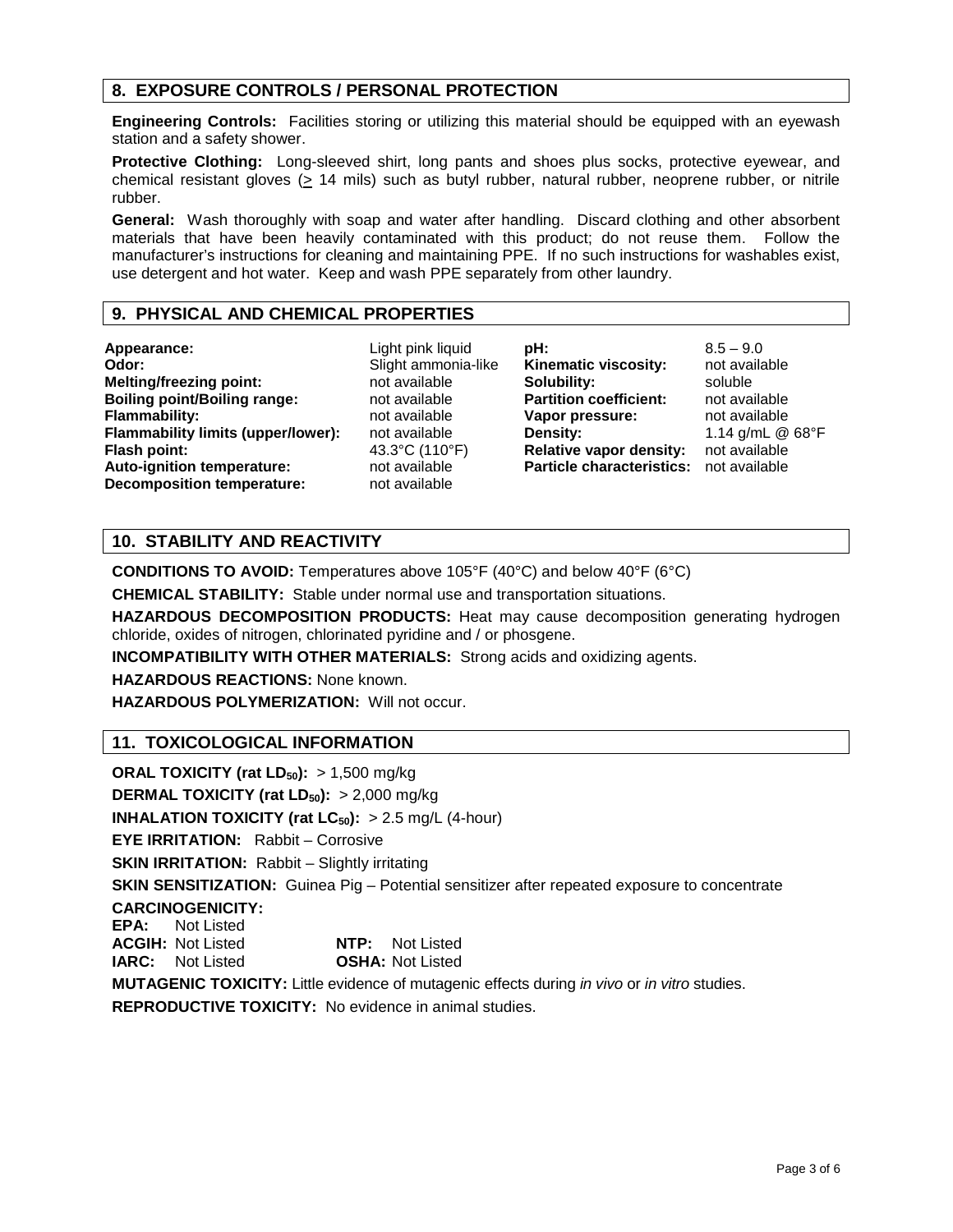# **12. ECOLOGICAL INFORMATION**

This herbicide is injurious to plants at extremely low concentrations. Nontarget plants may be adversely affected from drift and run-off. Do not apply directly to water, or to areas where surface water is present or to intertidal areas below the mean high water mark. Do not contaminate water when disposing of equipment wash water. Under certain conditions, oxygen depletion or loss due may result due to decomposition of dead plants, which may contribute to fish suffocation.

This chemical has properties and characteristics associated with chemicals detected in groundwater. The use of this chemical in areas where soils are permeable, particularly where the water table is shallow, may result in groundwater contamination.

# **13. DISPOSAL CONSIDERATIONS**

**Do not contaminate water, food or feed by disposal.**

**PESTICIDE DISPOSAL:** Pesticide wastes are toxic. Improper disposal of excess pesticide, or rinsate is a violation of Federal Law. If these wastes cannot be disposed of by use according to label instructions, contact your State Pesticide or Environmental Control Agency, or the Hazardous Waste Representative at the nearest EPA Regional Office for guidance. Wastes resulting from the use of this product may be disposed of on site or at an approved waste disposal facility.

**CONTAINER DISPOSAL:** Nonrefillable container. Do not reuse or refill this container. Refer to the product label for specific container handling instructions.

## **14. TRANSPORT INFORMATION**

| <b>UN Number:</b><br><b>Proper Shipping Name:</b><br><b>Transport Hazard Class:</b><br><b>Packing Group:</b><br><b>Hazard Zone:</b><br><b>Marine Pollutant:</b><br>Hazardous Substance RQ:<br>Labels / Placards: | UN1993<br>Flammable liquid, N.O.S. (contains triethylamine)<br>3<br>Ш<br>A<br>No.<br>None<br>US-DOT: Combustible Liquid <sup>1</sup><br>IMDG, IATA: Class 3 Flammable Liquid <sup>2</sup>  |
|------------------------------------------------------------------------------------------------------------------------------------------------------------------------------------------------------------------|--------------------------------------------------------------------------------------------------------------------------------------------------------------------------------------------|
| <b>Emergency Guide:</b>                                                                                                                                                                                          | 128 (NAERG – North American Emergency Response Guide)                                                                                                                                      |
| <sup>2</sup> US-DOT Note:                                                                                                                                                                                        | Not regulated for "ground only" transport when shipped in containers <119<br>gal (450 Liters). If shipped in bulk: NA1993, Combustible Liquid, N.O.S.<br>(contains triethylamine), PG III. |
| <sup>3</sup> IMDG / IATA Note:                                                                                                                                                                                   | Not regulated when shipped in single or inner packaging $\leq 1.3$ gal (5 L).                                                                                                              |

This information is not intended to convey all specific regulatory or operational requirements/information relating to this product. Transportation classifications may vary by container volume and may be influenced by regional or country variations in regulations. Additional transportation system information can be obtained through an authorized sales or customer service representative. It is the responsibility of the transporting organization to follow all applicable laws, regulations and rules relating to the transportation of the material.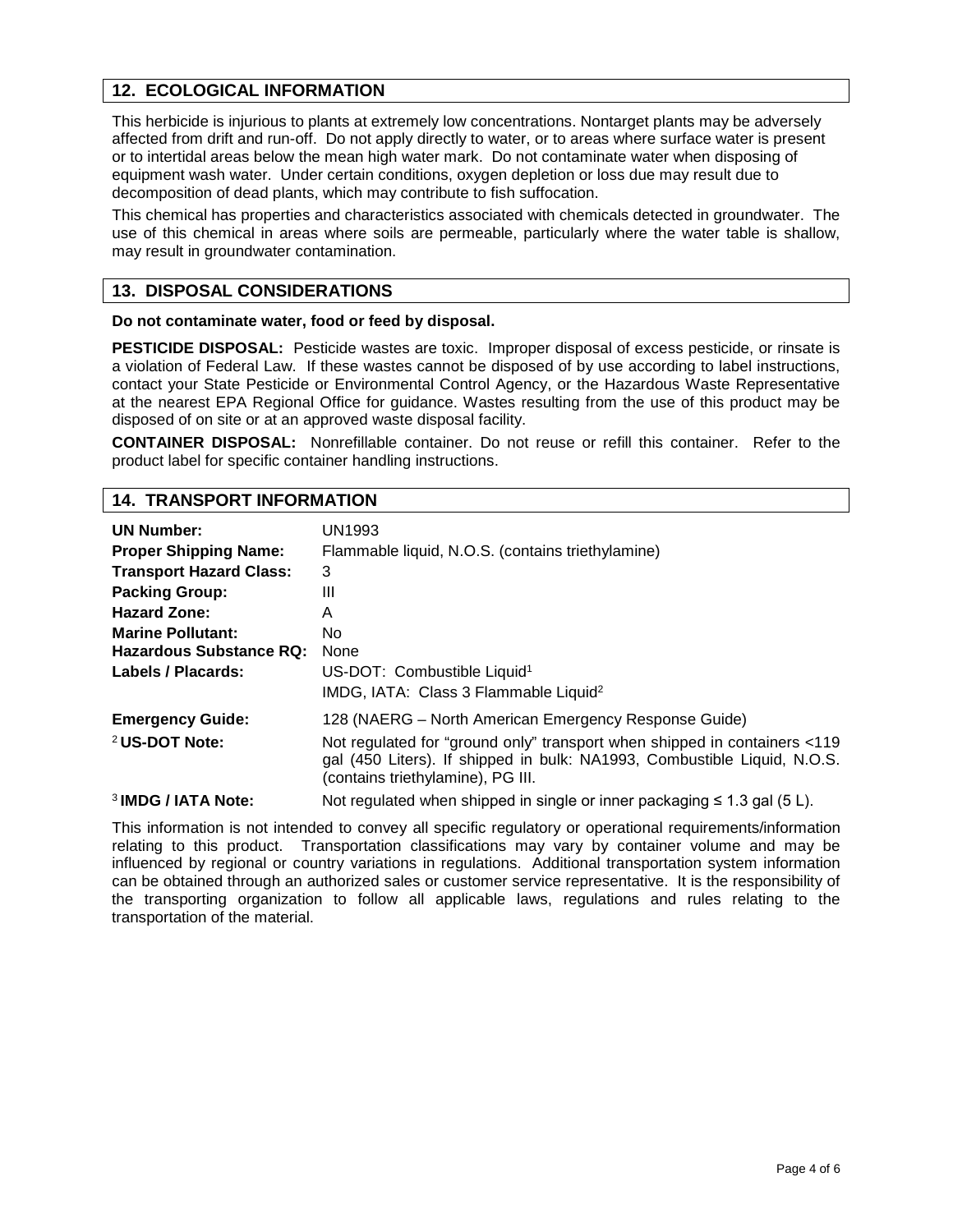# **15. REGULATORY INFORMATION**

#### **FIFRA –**

This chemical is a pesticide product registered by the Environmental Protection Agency and is subject to certain labeling requirements under federal pesticide law. These requirements differ from the certain labeling requirements under federal pesticide law. classification criteria and hazard information required for safety data sheets, and for workplace labels of non-pesticide chemicals. The following is the hazard information as required on the pesticide label:

## **PRECAUTIONARY STATEMENTS**

#### **HAZARDS TO HUMANS AND DOMESTIC ANIMALS**

**DANGER:** Corrosive. Causes irreversible eye damage. Harmful if absorbed through skin or swallowed. Do not get in eyes or on clothing.

See inside label booklet for additional Precautionary Statements and Directions for Use including Storage and Disposal instructions.

#### **ENVIRONMENTAL HAZARDS**

For terrestrial uses, do not apply directly to water, to areas where surface water is present, or to intertidal areas below the mean high water mark. Do not contaminate water when cleaning equipment or disposing of equipment washwaters.

This chemical has properties and characteristics associated with chemicals detected in groundwater. The use of this chemical in areas where soils are permeable, particularly where the water table is shallow, may result in groundwater contamination.

For aquatic uses, under certain conditions, treatment of aquatic weeds can result in oxygen depletion or loss due to decomposition of dead plants, which may contribute to fish suffocation. This loss can cause fish suffocation. Therefore, to minimize this hazard, do not treat more than one-third to one-half of the water area in a single operation and wait at least 10 to 14 days between treatments. Begin treatment along the shore and proceed outwards in bands to allow fish to move into untreated areas. Consult with the State agency for fish and game before applying to public water to determine if a permit is needed.

All pesticides are governed under the Federal Insecticide, Fungicide, and Rodenticide Act (FIFRA). The regulatory information presented below is pertinent only when this product is handled outside of the normal use and application as a pesticide. This product is excluded from listing requirements under EPA/TSCA.

**SARA Title III – Section 302 Extremely Hazardous Substances** Not listed

**SARA Title III – Section 311/312 Hazard Categories** Immediate, Delayed, Fire

**SARA Title III – Section 312 Threshold Planning Quantity** N/A

**SARA Title III – Section 313 Reportable Ingredients**

Triethylamine (CAS No. 121-44-8): 16.25%

#### **CERCLA –**

Triethylamine (CAS No. 121-44-8): 16.25%, RQ: 5,000 ETDA (CAS No. 60-00-4): 2.5%, RQ: 5,000

#### **CALIFORNIA PROP 65 STATUS –**

This product does not contain any chemical known to the state of California to cause cancer or reproductive toxicity.

#### **CANADA –**

This product has been classified in accordance with the hazard criteria of the Controlled Products Regulations (CPR) and the SDS contains all of the information required by CPR.